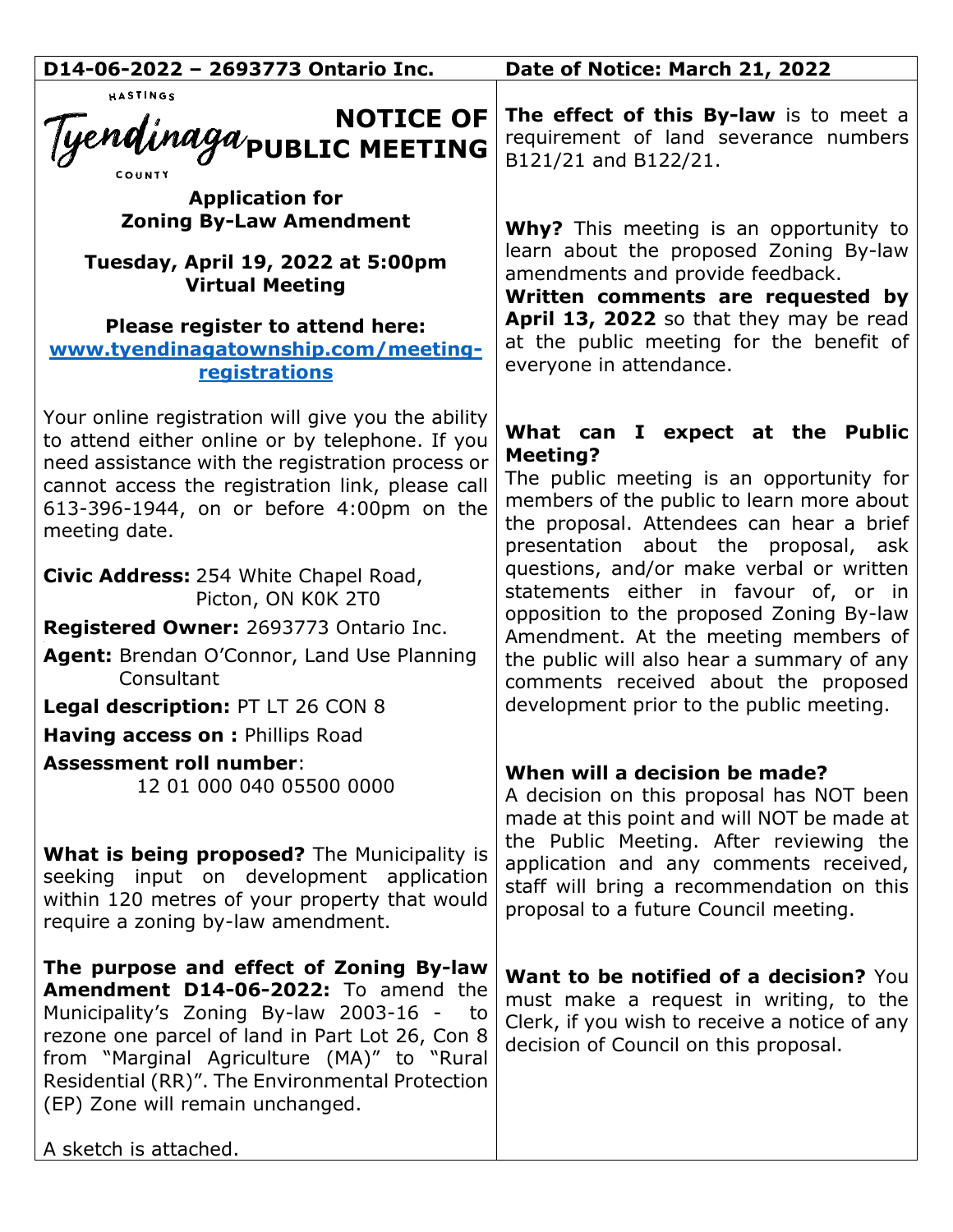### **D14-06-2022 – 2693773 Ontario Inc. Date of Notice: March 21, 2022**

#### **Your rights to appeal a decision:**

If a person or public body would otherwise have an ability to appeal the decision of the Council of the Township of Tyendinaga to the Ontario Land Tribunal (OLT) but the person or public body does not make oral submissions at a public meeting or make written submissions to the Township of Tyendinaga before the by-law is passed, the person or public body is not entitled to appeal the decision.

If a person or public body does not make oral submissions at a Public Meeting, or make written submissions to the Township of Tyendinaga before the proposed Zoning By-law is adopted, the person or public body may not be added as a party to the hearing of an appeal before the Ontario Land Tribunal (OLT) unless, in the opinion of the Tribunal, there are reasonable grounds to do so.

## **A note about information you may submit to the Municipality**:

Individuals who submit letters and other information to Council should be aware that any personal information contained within their communications may become part of the public record and may be made available through the Council agenda process.

This document can be made available in other accessible formats as soon as practical, upon request.

# **Where do I submit my comments?**

Please submit written comments to the Clerk, Yvonne Murphy of Township of Tyendinaga 859 Melrose Road Shannonville, ON K0K 3A0 Fax: 613-396-2080 Email: [clerk@tyendinagatownship.com](mailto:clerk@tyendinagatownship.com) Phone: 613-396-1944

**Questions? Want more information?** Ask the Clerk or CAO **Visit:** 859 Melrose Road, Shannonville, ON, Monday to Friday, 8:30am to 4:00pm **Phone:** 613-396-1944 | **Email:** [clerk@tyendinagatownship.com](mailto:clerk@tyendinagatownship.com) **Website:** www.tyendinagatownship.com